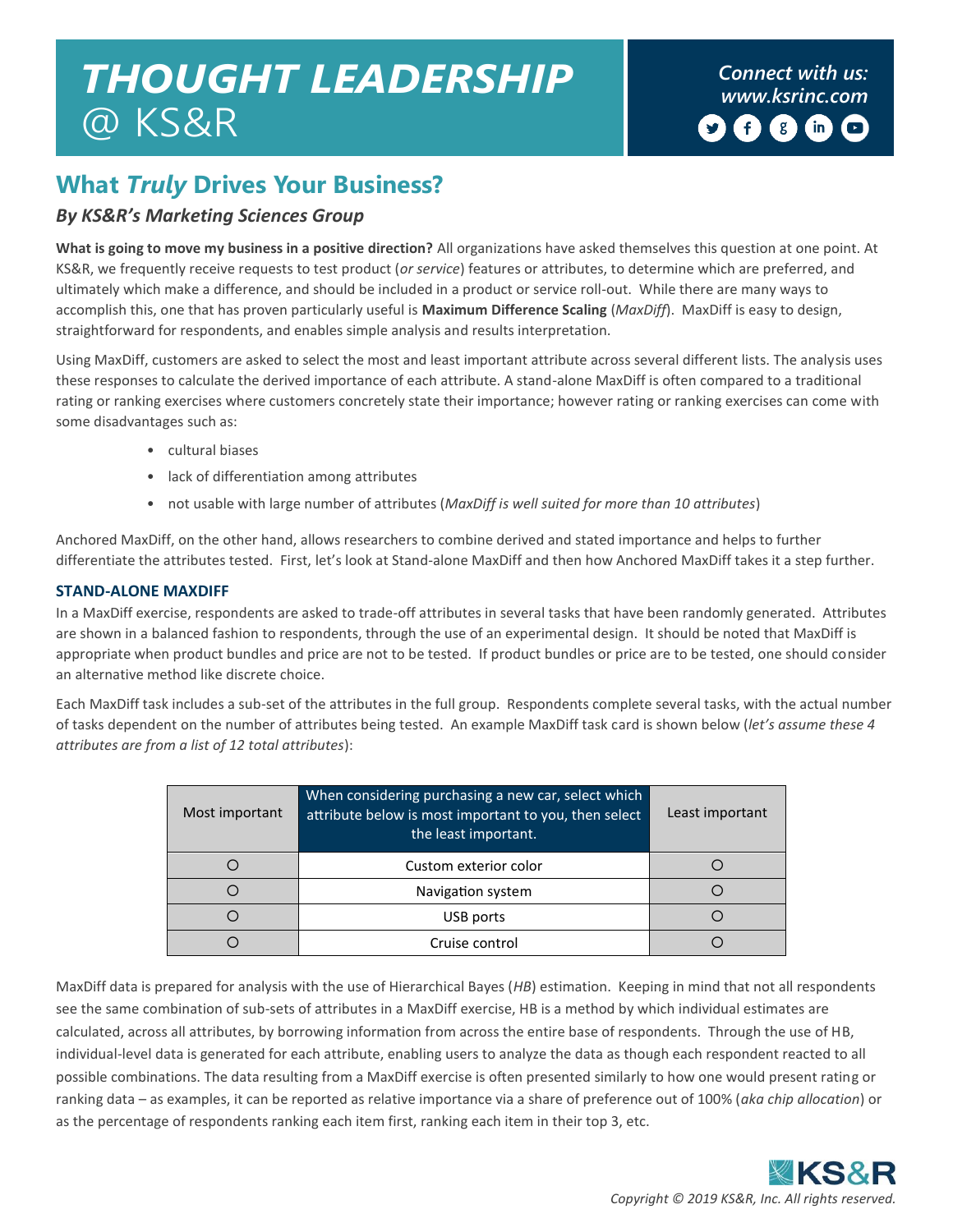

A stand-alone MaxDiff provides the relative importance of each attribute, which is nice to have, but taking it a step further, by adding an anchor question, enables us to understand which attributes are the must haves.

#### **ANCHORED MAXDIFF**

An enhancement to MaxDiff is to add an anchor question that is tied to a threshold (*e.g., pricing, action, or preference*). While a stand-alone MaxDiff can provide the relative importance of each attribute tested, it does not enable end users of the research to say, for example, "These 3-4 attributes are important enough to command extra dollars when consumers are considering purchasing a new car.".

Adding a multi-response follow-up question helps to facilitate that next level of analysis, which is *what attributes tested actually matter or make an impact.* When considering the anchor question, the threshold should relate to the study, and should be understandable by the respondents. In the new car example above, one might ask…

Considering the list of new car attributes below, which attributes are so important that you would pay extra? **(SELECT ALL THAT APPLY)**

- 1. Back-up camera
- 2. Custom exterior color
- 3. Driver fatigue recognition
- 4. Navigation system
- 5. USB ports
- 6. Self-cleaning windows
- 7. Cruise control
- 8. Auto-open trunk
- 9. WiFi
- 10. Built-in vacuum
- 11. Forward collision warning system
- 12. Rear seat reminder system
- 13. None of the above

In essence, the anchor question is used when there is a need to determine whether items in a list exceed an action or attitudinal threshold, so those items can be classified as impactful or not. The anchor question is built into the HB estimation and